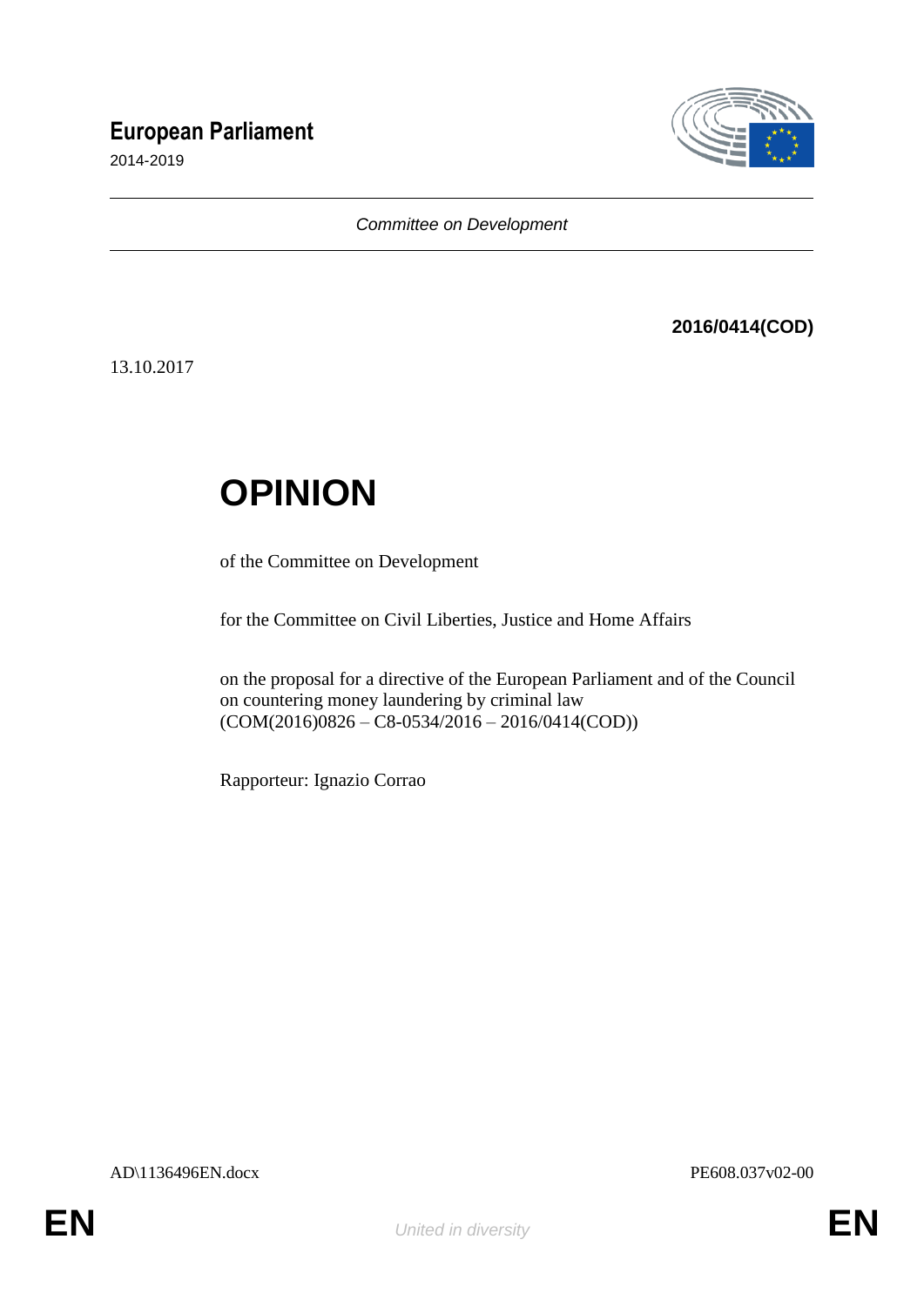PA\_Legam

**EN**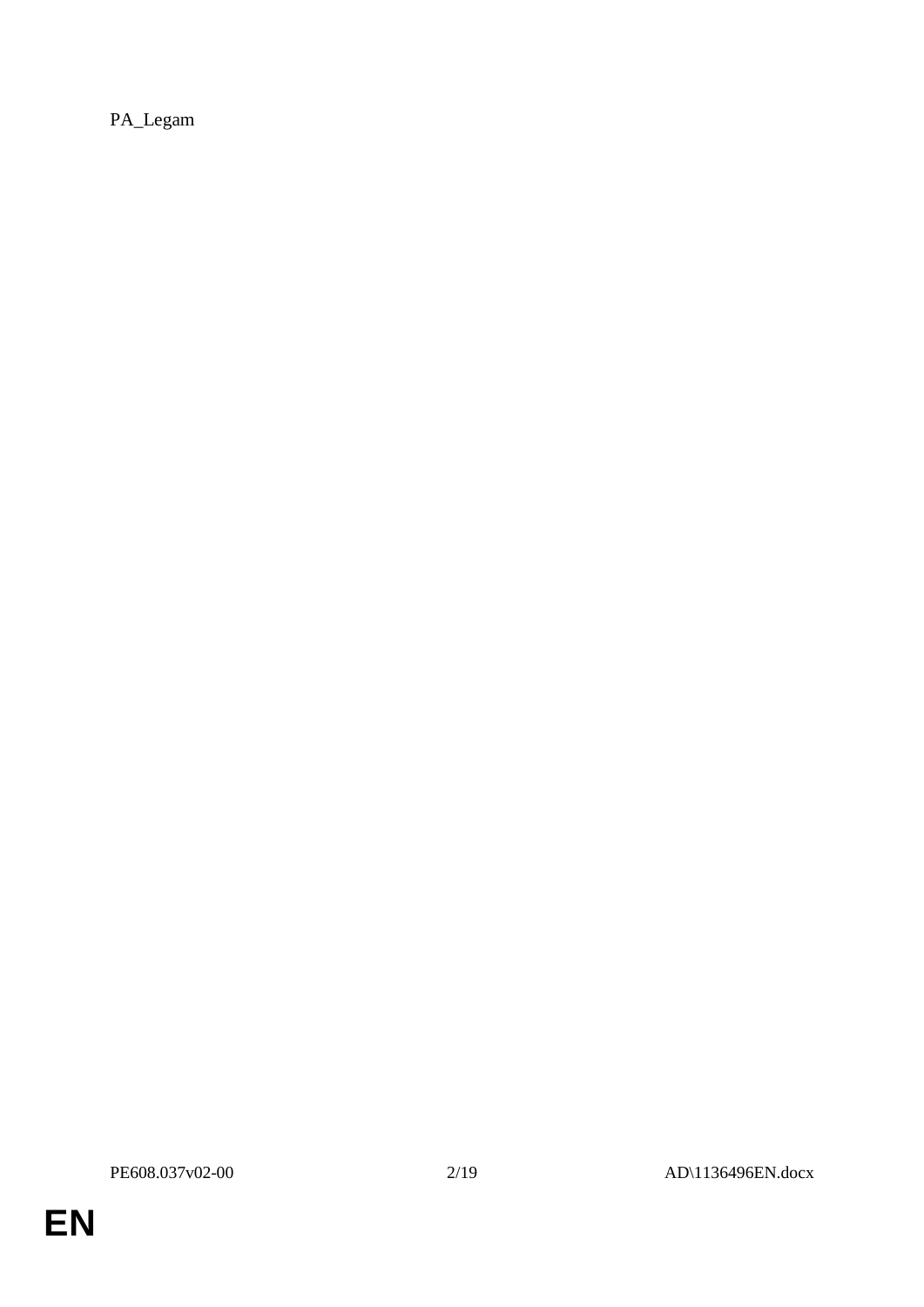### **AMENDMENTS**

The Committee on Development calls on the Committee on Civil Liberties, Justice and Home Affairs, as the committee responsible, to take into account the following amendments:

### **Amendment 1**

### **Proposal for a directive Recital 1**

### *Text proposed by the Commission Amendment*

(1) Money laundering and the associated financing of terrorism and organised crime remain significant problems at the Union level, thus damaging the integrity, stability and reputation of the financial sector and threatening the internal security and the internal market of the Union. In order to tackle *those problems* and also reinforce the application of Directive  $2015/849/EU^{34}$ , this Directive aims to tackle money laundering by means of criminal law, allowing for better crossborder cooperation between competent authorities.

 $34$  Directive (EU) 2015/849 of the European Parliament and of the Council of 20 May 2015 on the prevention of the use of the financial system for the purposes of money laundering or terrorist financing, amending Regulation (EU) No 648/2012 of the European Parliament and the Council, and repealing Directive 2005/60/EC of the European Parliament and of the Council and Commission Directive 2006/70/EC (OJ L 141, 5.6.2015, p.73).

\_\_\_\_\_\_\_\_\_\_\_\_\_\_\_\_\_ \_\_\_\_\_\_\_\_\_\_\_\_\_\_\_\_\_

(1) Money laundering and the associated financing of terrorism and organised crime remain significant problems at the Union level, thus damaging the integrity, stability and reputation of the financial sector and threatening the internal security and the internal market of the Union. In order to tackle *this urgent problem* and also reinforce the application of Directive  $2015/849/EU^{34}$ , this Directive aims to tackle money laundering by means of criminal law, allowing for better crossborder cooperation between competent authorities.

 $34$  Directive (EU) 2015/849 of the European Parliament and of the Council of 20 May 2015 on the prevention of the use of the financial system for the purposes of money laundering or terrorist financing, amending Regulation (EU) No 648/2012 of the European Parliament and the Council, and repealing Directive 2005/60/EC of the European Parliament and of the Council and Commission Directive 2006/70/EC (OJ L 141, 5.6.2015, p.73).

### **Amendment 2**

**Proposal for a directive Recital 3**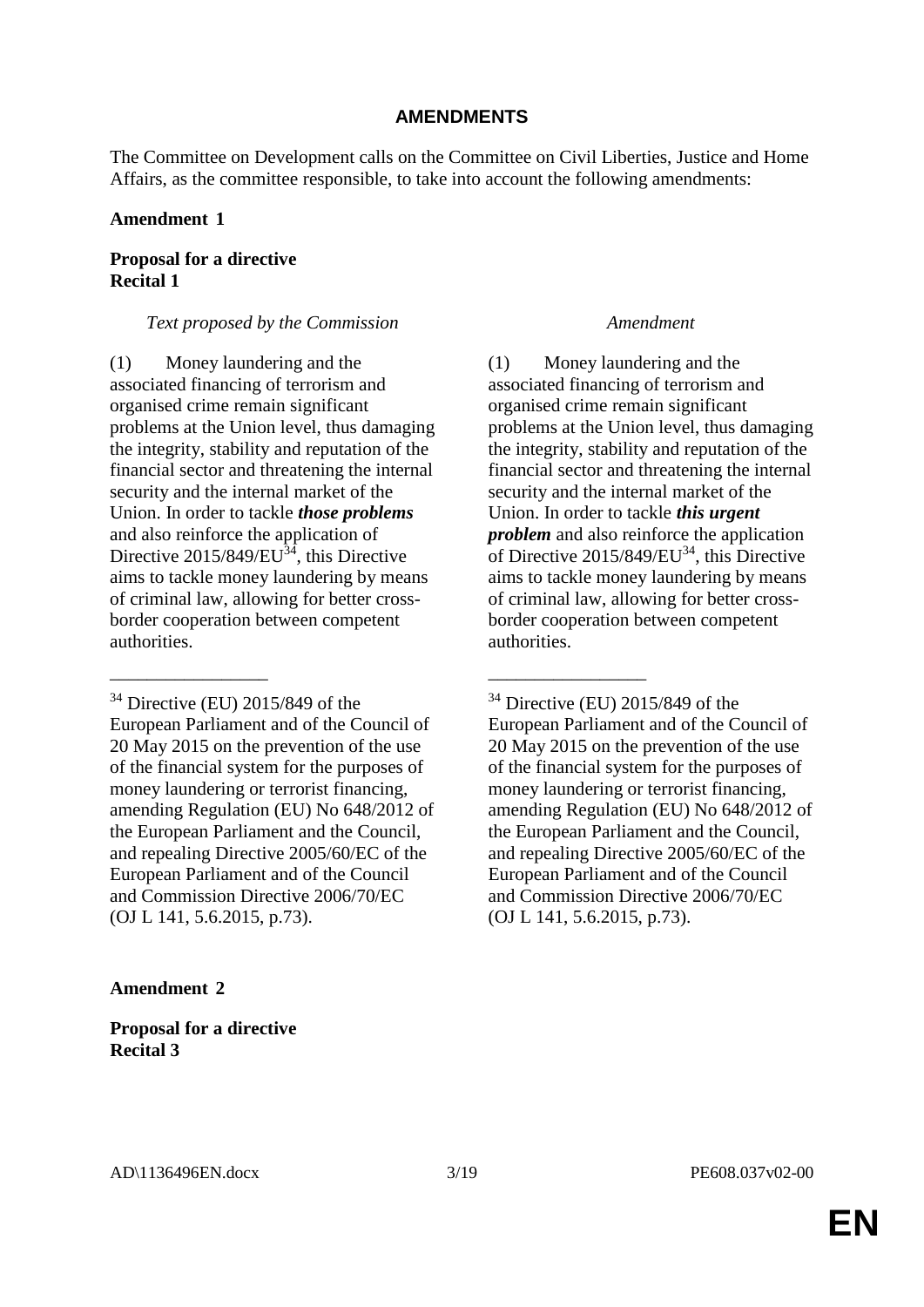### *Text proposed by the Commission Amendment*

(3) Union action should continue to take particular account of the Financial Action Task Force (FATF) Recommendations and instruments of other international bodies active in the fight against money laundering and terrorist financing. The relevant Union legal acts should*, where appropriate,* be further aligned with the International Standards on Combating Money Laundering and the Financing of Terrorism and Proliferation adopted by the FATF in February 2012 (the 'revised FATF Recommendations'). As a signatory to the Council of Europe Convention on Laundering, Search, Seizure and Confiscation of the Proceeds from Crime and on the Financing of Terrorism (CETS No. 198), the Union should transpose the requirements of that Convention into its legal order.

### **Amendment 3**

### **Proposal for a directive Recital 7 a (new)**

*Text proposed by the Commission Amendment*

(3) Union action should continue to take particular account of the Financial Action Task Force (FATF) Recommendations and instruments of other international bodies active in the fight against money laundering and terrorist financing. The relevant Union legal acts should be further aligned with the International Standards on Combating Money Laundering and the Financing of Terrorism and Proliferation adopted by the FATF in February 2012 (the 'revised FATF Recommendations'). As a signatory to the Council of Europe Convention on Laundering, Search, Seizure and Confiscation of the Proceeds from Crime and on the Financing of Terrorism (CETS No. 198), the Union should*, as a matter of urgency,* transpose the requirements of that Convention into its legal order.

*(7a) Humanitarian aid is vital and is designed to provide, at a global level, aid and assistance to people in need. Measures aimed at tackling money laundering, the financing of terrorism and tax evasion should not prevent persons and organisations from providing humanitarian aid to persons in need.*

### **Amendment 4**

### **Proposal for a directive Recital 9**

*Text proposed by the Commission Amendment*

PE608.037v02-00 4/19 AD\1136496EN.docx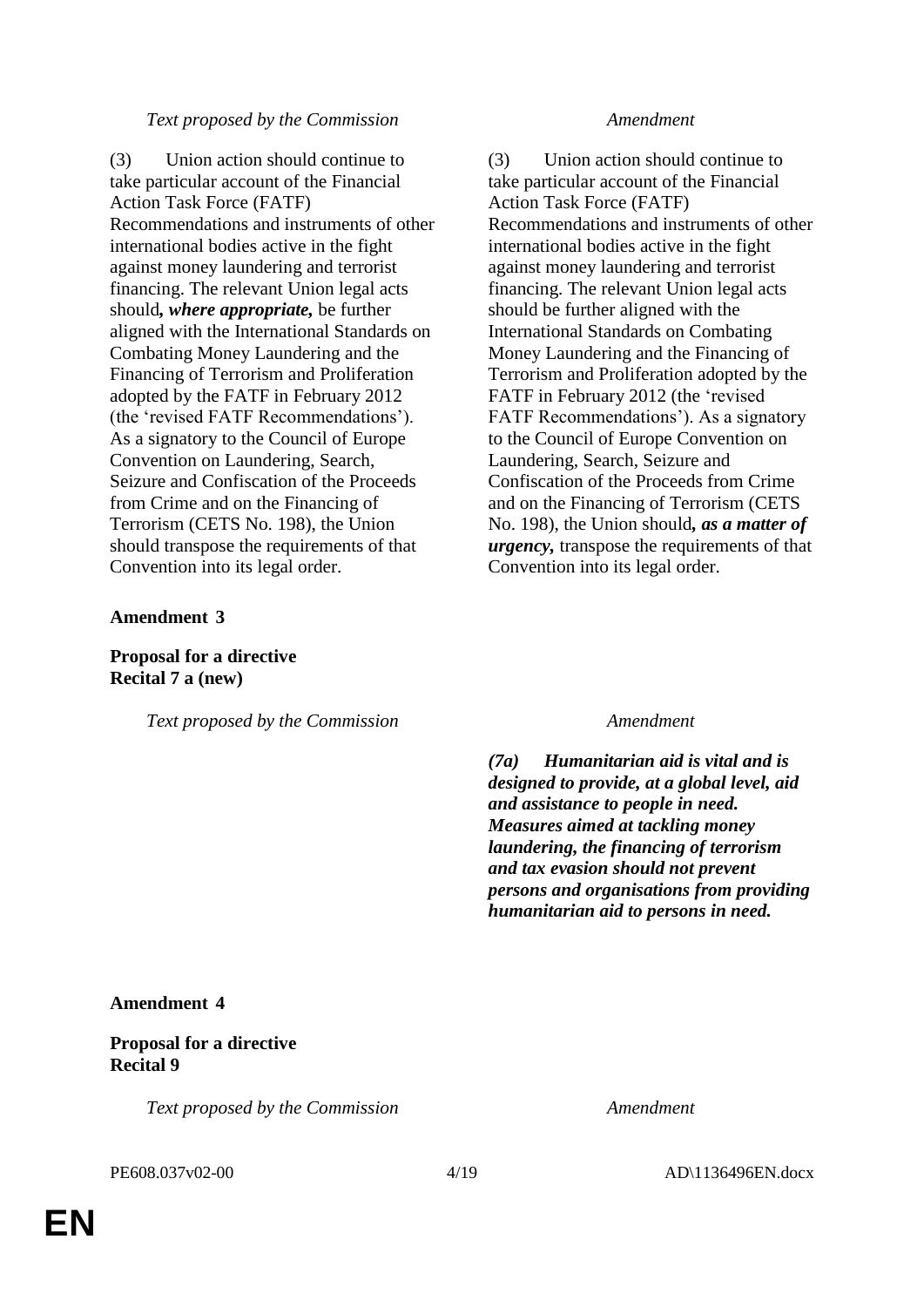(9) In order for money laundering to be an effective tool against organised crime, it should not be necessary to identify the specifics of the crime that generated the property, let alone require a prior or simultaneous conviction for that crime. Prosecutions for money laundering should also not be impeded by the mere fact that the predicate offence was committed in another Member State or third country, provided it is a criminal offence in that Member State or third country*. Member States may establish as a prerequisite the fact that the predicate offence would have been a crime in its national law, had it been committed there*.

(9) In order for money laundering to be an effective tool against organised crime, it should not be necessary to identify the specifics of the crime that generated the property, let alone require a prior or simultaneous conviction for that crime. Prosecutions for money laundering should also not be impeded by the mere fact that the predicate offence was committed in another Member State or third country, provided it is a criminal offence in that Member State or third country *subject to the conditions set out in this Directive*.

**Amendment 5**

**Proposal for a directive Recital 10 a (new)**

*Text proposed by the Commission Amendment*

*(10a) It is important that information concerning the beneficial ownership of companies, trusts and other mechanisms be made publicly available in open-data formats in order to prevent anonymous shell companies and comparable legal entities from being used to launder money to finance terrorist activities.*

### **Amendment 6**

**Proposal for a directive Recital 12 a (new)**

*Text proposed by the Commission Amendment*

*(12a) Money laundering, corruption, illicit financial flows and tax evasion and avoidance remain an obstacle to sustainable development, disproportionately affect developing countries and constitute a serious threat to their future. The Union, Member States*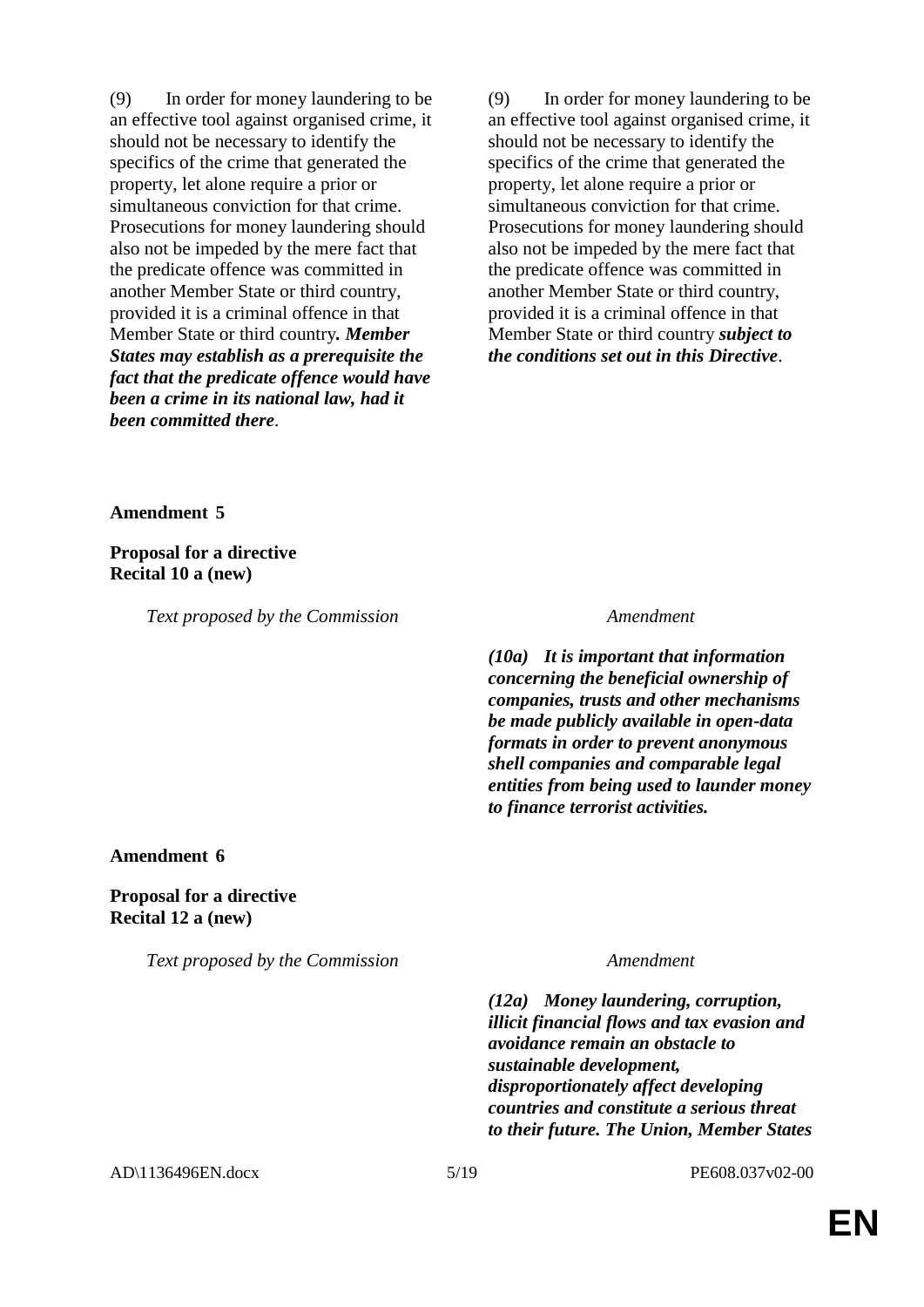*and third countries have a shared responsibility to improve the coordination of measures taken to counter such negative and harmful conduct and align those measures with their development strategies and policies.*

**Amendment 7**

**Proposal for a directive Recital 12 b (new)**

*Text proposed by the Commission Amendment*

*(12b) Remittances represent an important contribution to family and community development and have de facto become a major source of external development finance*. *While recognising the importance of tackling tax evasion, the measures taken in that regard should not impede international remittance transfers. Such an impediment could adversely affect the human rights of people living in developing countries*. *It is crucial that the Union enforces counterterrorism policies so that remittances go to the right channels*, *and that it* s*trengthens the formal remittance infrastructure, including by supporting access to banking services and shifting flows from the informal sector to the formal sector thereby contributing to the prevention of terrorism.*

**Amendment 8**

**Proposal for a directive Article 3 – title**

*Text proposed by the Commission Amendment*

Money laundering offences *(Does not affect the English version.)*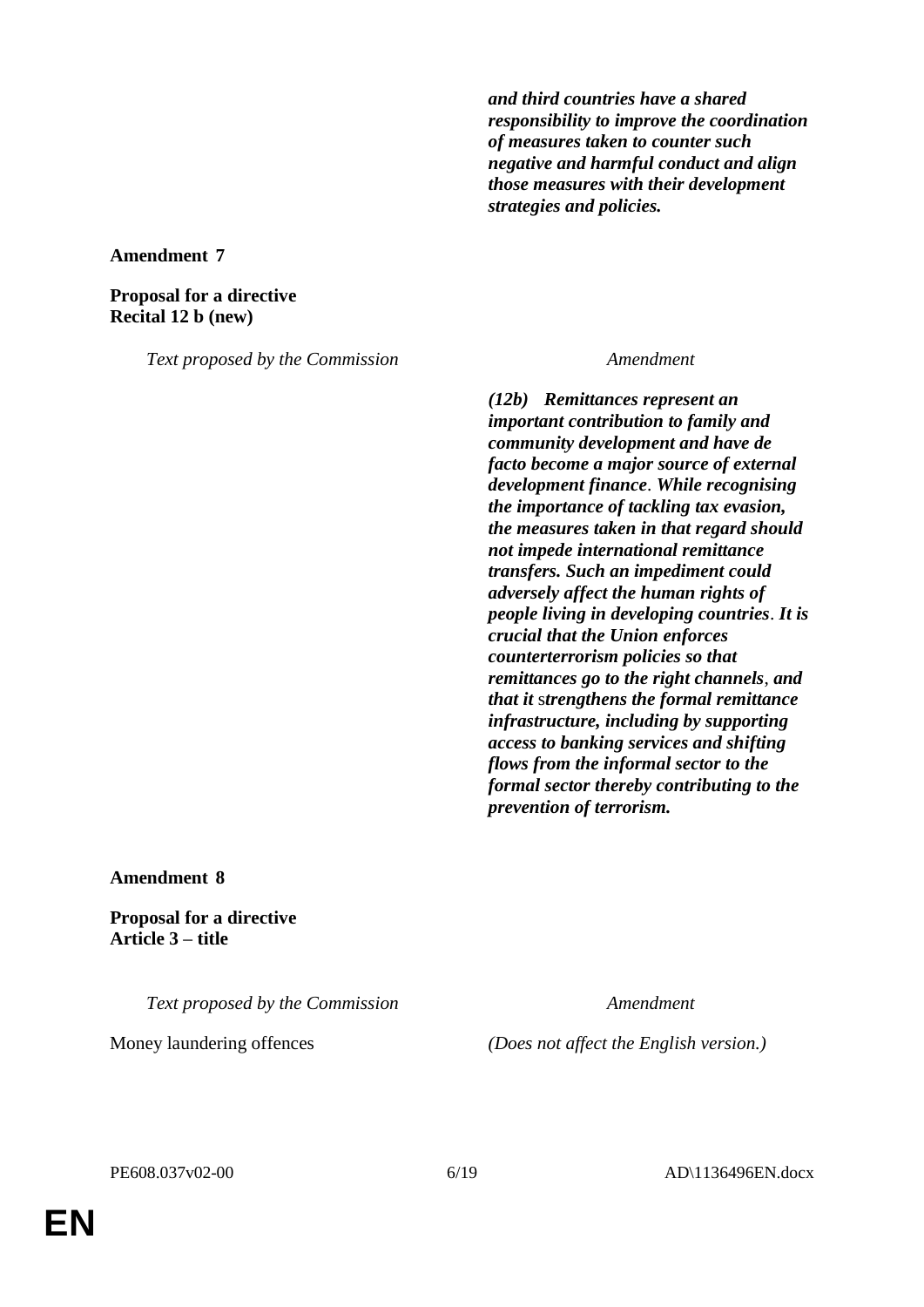### **Amendment 9**

### **Proposal for a directive Article 3 – paragraph 1 – introductory part**

*Text proposed by the Commission Amendment*

1. Each Member State shall ensure that the following conduct shall be a punishable criminal offence*, when committed intentionally*:

### **Amendment 10**

**Proposal for a directive Article 3 – paragraph 1 – point a**

### *Text proposed by the Commission Amendment*

(a) the conversion or transfer of property, knowing that such property is derived from criminal activity or from an act of participation in such activity, for the purpose of concealing or disguising the illicit origin of the property or of assisting any person who is involved in the commission of such an activity to evade the legal consequences of that person's action;

### **Amendment 11**

### **Proposal for a directive Article 3 – paragraph 1 – point c**

### *Text proposed by the Commission Amendment*

(c) the acquisition, possession or use of property, knowing at the time of receipt, that such property was derived from criminal activity or from an act of participation in such an activity.

1. Each Member State shall ensure that the following conduct shall be a punishable criminal offence:

(a) the conversion or transfer of property, knowing that such property is derived from criminal activity or from an act of participation in such activity, for the purpose of concealing or disguising the illicit origin of the property or of assisting any person who is involved in the commission of such an activity*, even if only* to evade the legal consequences of that person's action;

(c) the acquisition, possession or use of property, knowing at the time of receipt *of the property and of its use in an economic or financial activity*, that such property was derived from criminal activity or from an act of participation in such an activity.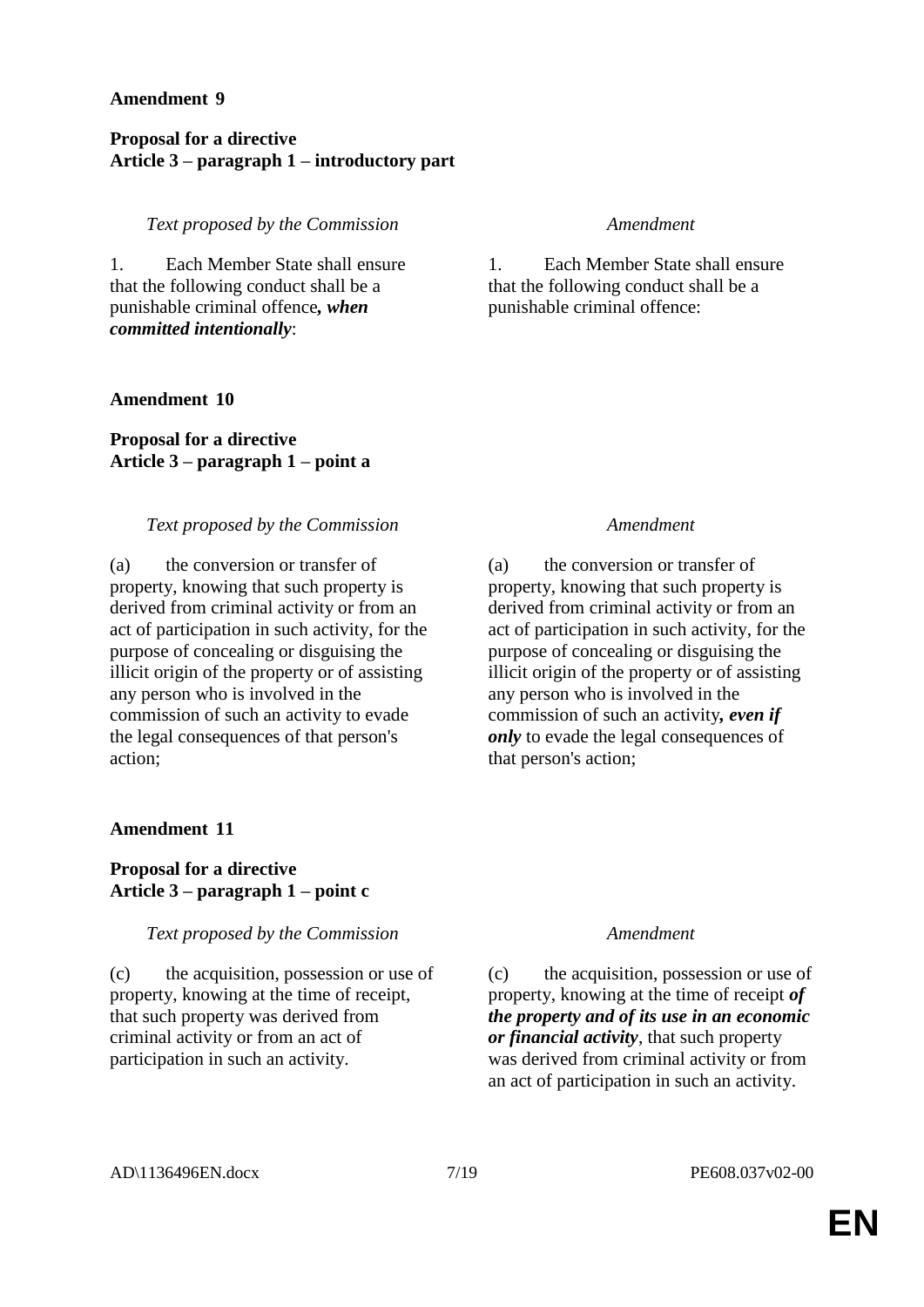### *Justification*

*La consapevolezza circa l'illecita provenienza del bene potrebbe intervenire solo in un momento successive rispetto alla ricezione del bene. In tal caso, la condotta di chi impieghi in attività economica o finanziaria un bene di origine illecita, essendo consapevole - al momento del suo impiego - della illecita provenienza dello stesso, appare comunque sanzionabile. La formulazione proposta (che si ispira al dettato dell'art. 648 ter del Codice Penale italiano) esclude comunque la sanzionabilità del mero godimento del provento dell'illecito, qualora non si avesse consapevolezza della sua provenienza illecita al momento della sua ricezione.*

### **Amendment 12**

### **Proposal for a directive Article 3 – paragraph 2 – point c a (new)**

*Text proposed by the Commission Amendment*

*(ca) whether the criminal activity from which the property derives was carried out in the territory of a third country, where, under the national law of the Member State implementing or applying this Article, the relevant conduct, had it been committed there, would have been a criminal offence falling into the categories of terrorism or financing of terrorism, organised crime, corruption, trafficking in human beings, sexual exploitation, enslavement, trafficking in waste or trafficking in wild species, or a tax offence;*

### *Justification*

*Introducing dual criminal liability for certain offences would favour criminal activities or criminal groups which exploit loopholes in the law of certain third countries, in order then to invest the proceeds in Europe. The offences listed are so serious and the illegal nature of the conduct so obvious that the fact of having engaged in it in a legal order which does not define it as criminal is not such as to permit the invocation of the principle 'nullum crimen sine lege'.*

### **Amendment 13**

### **Proposal for a directive Article 5 – paragraph 1**

*Text proposed by the Commission Amendment*

- 
- 1. Each Member State shall ensure 1. Each Member State shall ensure

PE608.037v02-00 8/19 8/19 AD\1136496EN.docx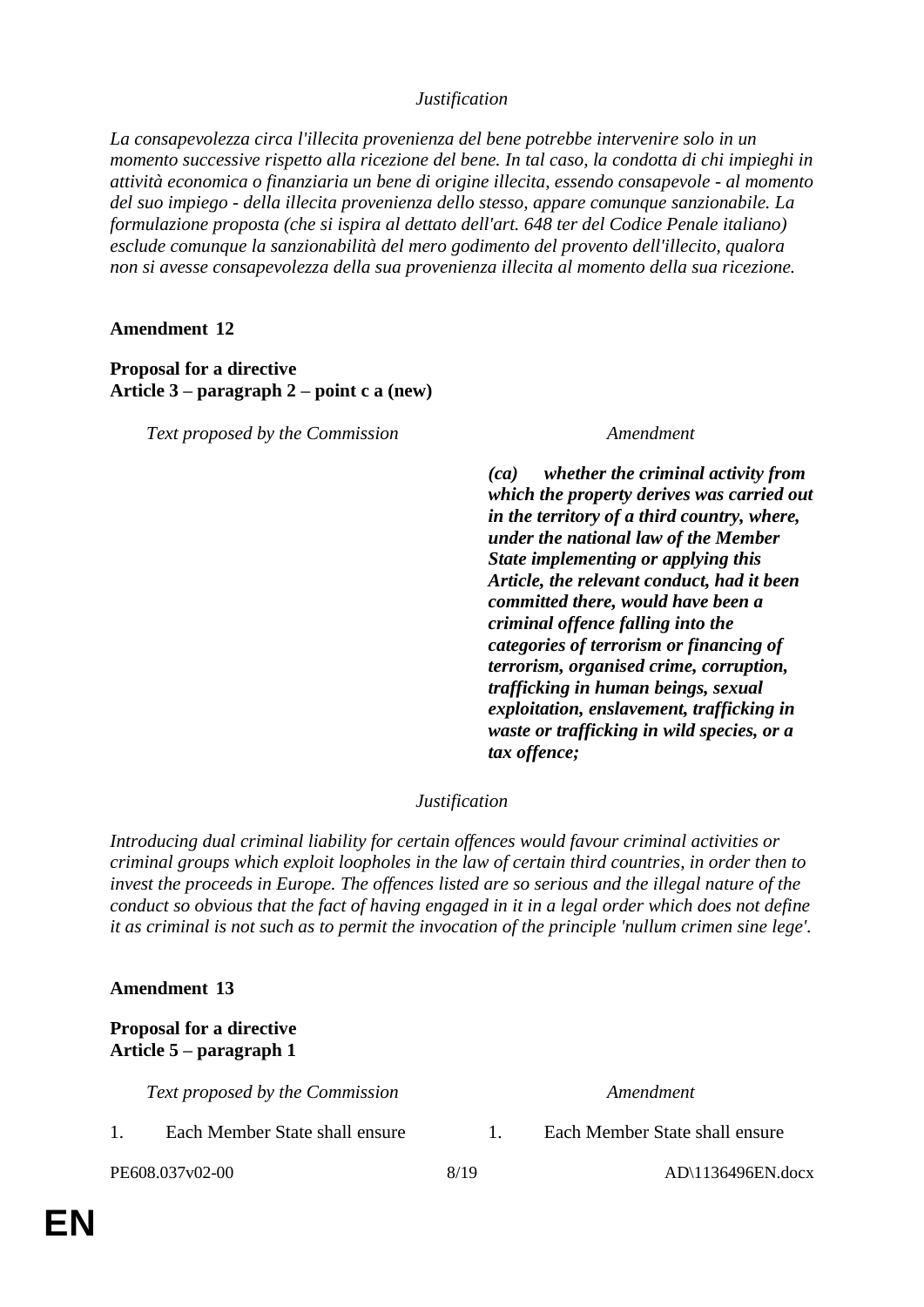that the conduct referred to in Articles 3 and 4 shall be punishable by effective, proportionate and dissuasive criminal penalties.

that the conduct referred to in Articles 3 and 4 shall be punishable by *autonomous*, effective, proportionate and dissuasive criminal penalties *with strict respect for fundamental rights and the general principles of the criminal law which protect the rights of defence and of the accused*.

### **Amendment 14**

### **Proposal for a directive Article 5 – paragraph 2**

*Text proposed by the Commission Amendment*

2. Each Member State shall ensure that the offences referred to in Article 3 shall be punishable by a maximum term of imprisonment of at least four years*, at least in serious cases*.

2. Each Member State shall ensure that the offences referred to in Article 3 shall be punishable by a maximum term of imprisonment of at least four years.

### **Amendment 15**

**Proposal for a directive Article 5 – paragraph 2 a (new)**

*Text proposed by the Commission Amendment*

*2a. Each Member State shall take measures to ensure that natural persons who are responsible for the crimes referred to in Articles 3 and 4, including where they have acted under cover of a legal person, are also liable to additional penalties, such as:*

*(a) a temporary or permanent ban on entering into contracts with public authorities, excluding employment contracts;*

*(b) temporary disqualification from the practice of commercial activities.*

### **Amendment 16**

AD\1136496EN.docx 9/19 PE608.037v02-00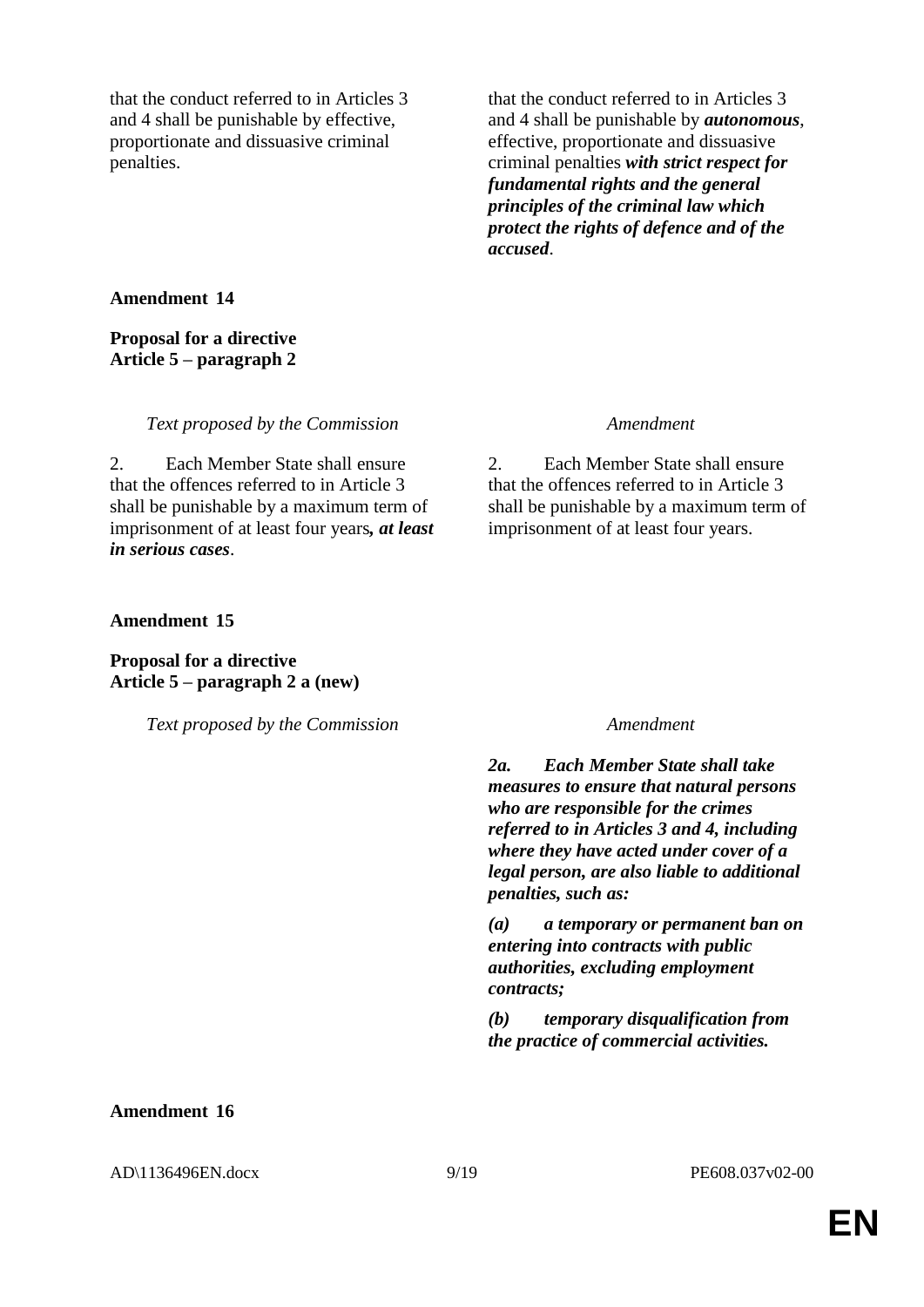### **Proposal for a directive Article 5 – paragraph 2 b (new)**

*Text proposed by the Commission Amendment*

*2b. The Commission shall arrange for the harmonisation and coordination of the degree of severity of the penalties, both minimum and maximum, provided for in this field in the national laws of Member States, with due regard for the specific features of the legal system of each Member State.*

**Amendment 17**

**Proposal for a directive Article 5 – paragraph 2 c (new)**

*Text proposed by the Commission Amendment*

*2c. Each Member State shall ensure that the offences referred to in Article 3 are punishable by a minimum term of imprisonment of at least two years where one of the aggravating factors referred to in Article 6 applies.*

**Amendment 18**

**Proposal for a directive Article 6 – paragraph 1 – point b a (new)**

*Text proposed by the Commission Amendment*

*(ba) the money or property that is being laundered derives from terrorist activities or arms trafficking or the purpose of the laundering is to finance terrorist activities or arms trafficking.*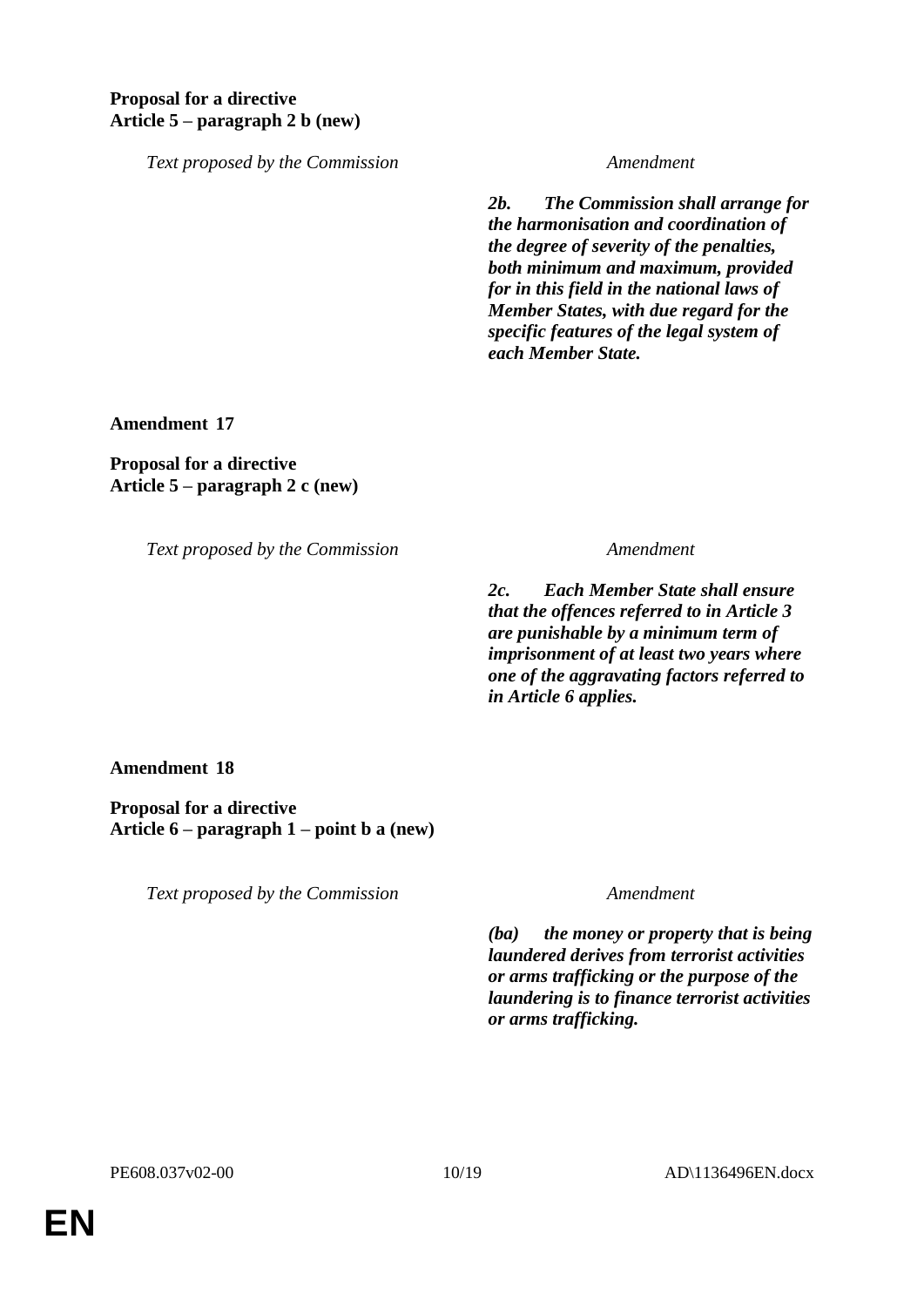### **Amendment 19**

### **Proposal for a directive Article 6 – paragraph 1 – point b b (new)**

*Text proposed by the Commission Amendment*

*(bb) the property or money being laundered is of a value equal to or exceeding EUR 500 000.*

**Amendment 20**

### **Proposal for a directive Article 8 – paragraph 1 – introductory part**

*Text proposed by the Commission Amendment*

Each Member State shall ensure that a legal person held liable for offences pursuant to Article 6 shall be punishable by effective, proportionate and dissuasive sanctions, which shall include criminal or non-criminal fines and may include other sanctions, such as:

Each Member State shall ensure that a legal person held liable for offences pursuant to Article 6 shall be punishable by effective, proportionate and dissuasive sanctions, which shall include criminal or non-criminal fines and may include other sanctions, *with strict respect for fundamental rights and the general principles of the criminal law which protect the rights of defence and of the accused,* such as:

**Amendment 21**

**Proposal for a directive Article 8 – paragraph 1 – point 1 a (new)**

*Text proposed by the Commission Amendment*

*(1a) a permanent ban on entering into contracts with public authorities;*

**Amendment 22**

**Proposal for a directive Article 8 a (new)**

AD\1136496EN.docx 11/19 PE608.037v02-00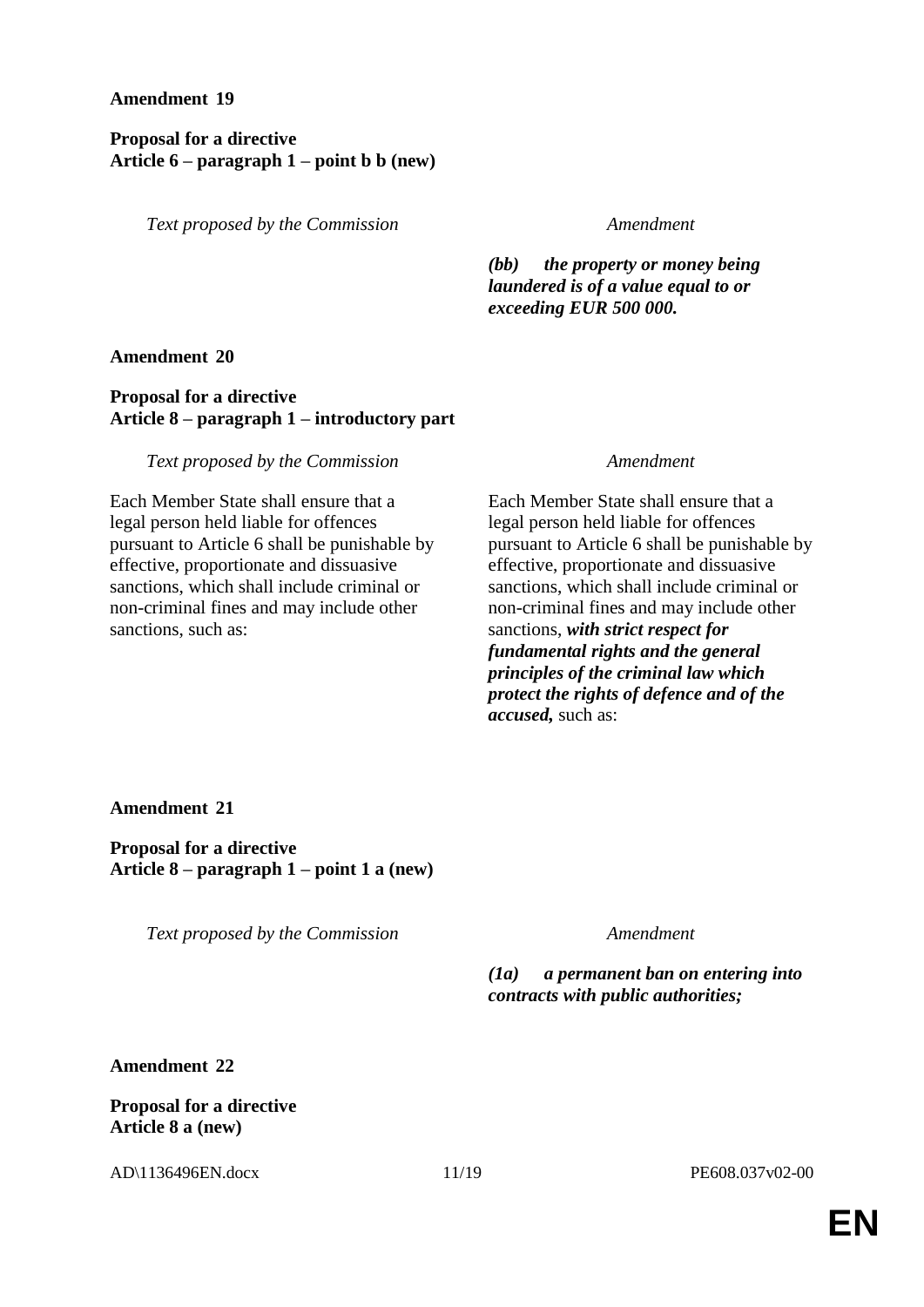### *Article 8a*

*Seizure of property and of the proceeds of criminal activities*

*1. Each Member State shall ensure that all property and proceeds derived from criminal activity as defined in Article 2 will be seized where, on the basis of the circumstances of the case and taking account of the specific facts and the available evidence, including, for example, the fact that the value of the property is disproportionate to the legitimate income of the person convicted, the judicial authorities are convinced that the property in question derives from criminal conduct in any of the following cases:*

*(a) the offence of money laundering as defined in this Directive has been committed as demonstrated by a conviction that has the force of res judicata in a Member State or, on account of a conviction that is not final, the time limit for conviction of the offender has passed or the case has lapsed due to the death of the offender; or*

*(b) the offence from which the proceeds derive (predicate offence) has been committed as demonstrated by a conviction handed down in a Member State or a third country or, on account of a conviction that is not final, the time limit for conviction of the offender has passed or the case has lapsed due to the death of the offender.*

*2. This Article shall apply irrespective of whether the laundering or the predicate offence have been committed by a natural or a legal person.*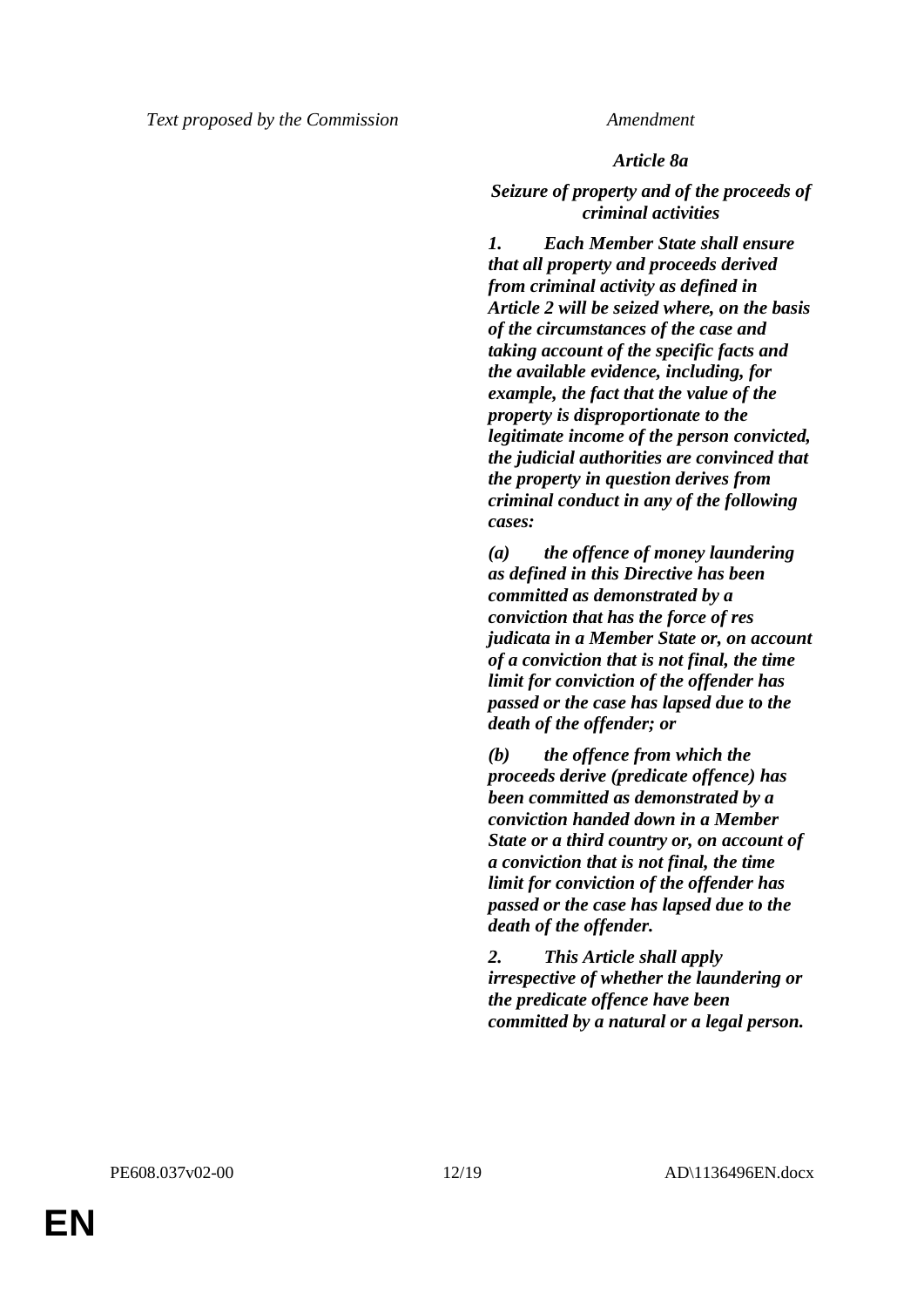### **Amendment 23**

**Proposal for a directive Article 9 – paragraph 1 – point b a (new)**

*Text proposed by the Commission Amendment*

*(ba) the perpetrator of the crime resides or is staying in the territory of that Member State and is not a citizen of another Member State;* 

### **Amendment 24**

**Proposal for a directive Article 9 – paragraph 1 – point b b (new)**

*Text proposed by the Commission Amendment*

*(bb) the offence is committed for the benefit of a legal person established in its territory;*

**Amendment 25**

**Proposal for a directive Article 9 – paragraph 1 – point b c (new)**

*Text proposed by the Commission Amendment*

*(bc) the property being laundered or the proceeds from laundering are located in its territory or within its jurisdiction.*

**Amendment 26**

**Proposal for a directive Article 9 – paragraph 1 – point b d (new)**

*Text proposed by the Commission Amendment*

*(bd) the offender was arrested in its* 

AD\1136496EN.docx 13/19 PE608.037v02-00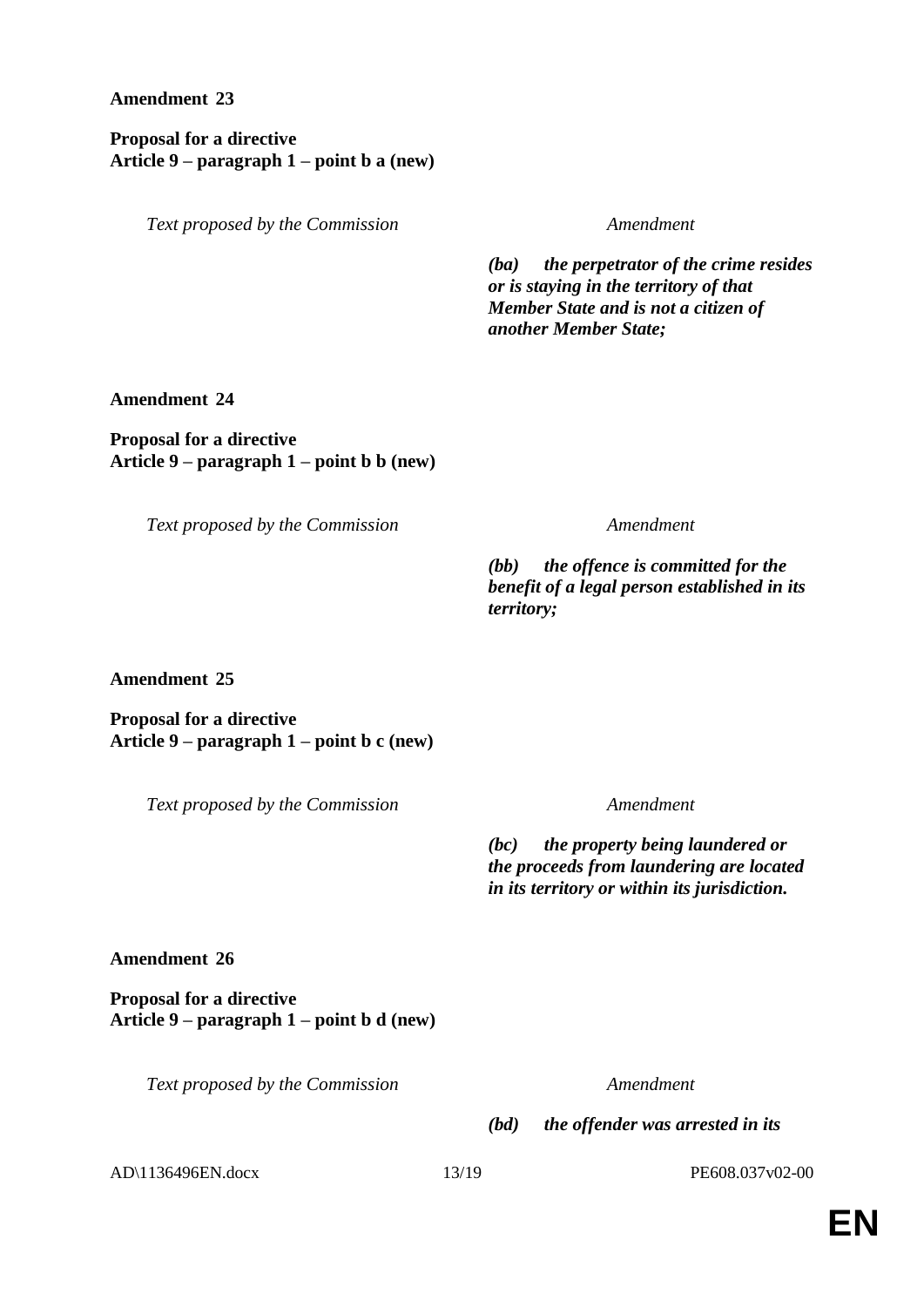*territory.*

### **Amendment 27**

### **Proposal for a directive Article 9 a (new)**

*Text proposed by the Commission Amendment*

### *Article 9 a*

### *Jurisdiction of more than one Member State*

*1. In order to facilitate cooperation between their judicial authorities and to coordinate their action, Member States shall ensure that cross-border cooperation and exchange of information is improved, including through Eurojust .* 

*2. Each Member State shall adopt legislation ensuring that it is possible to resolve effectively and speedily any positive or negative conflict of jurisdiction. Where an offence falls within the jurisdiction of more than one Member State and can be prosecuted in more than one of those Member States on the basis of the same facts, those Member States shall cooperate in order to decide which of them is to have jurisdiction with the aim, if possible, of centralising proceedings in that Member State.* 

*The Member States referred to in the first subparagraph shall include all Member States having jurisdiction or having established their jurisdiction in accordance with Article 9.*

### **Amendment 28**

### **Proposal for a directive Article 9 b (new)**

*Text proposed by the Commission Amendment*

*Article 9b*

PE608.037v02-00 14/19 AD\1136496EN.docx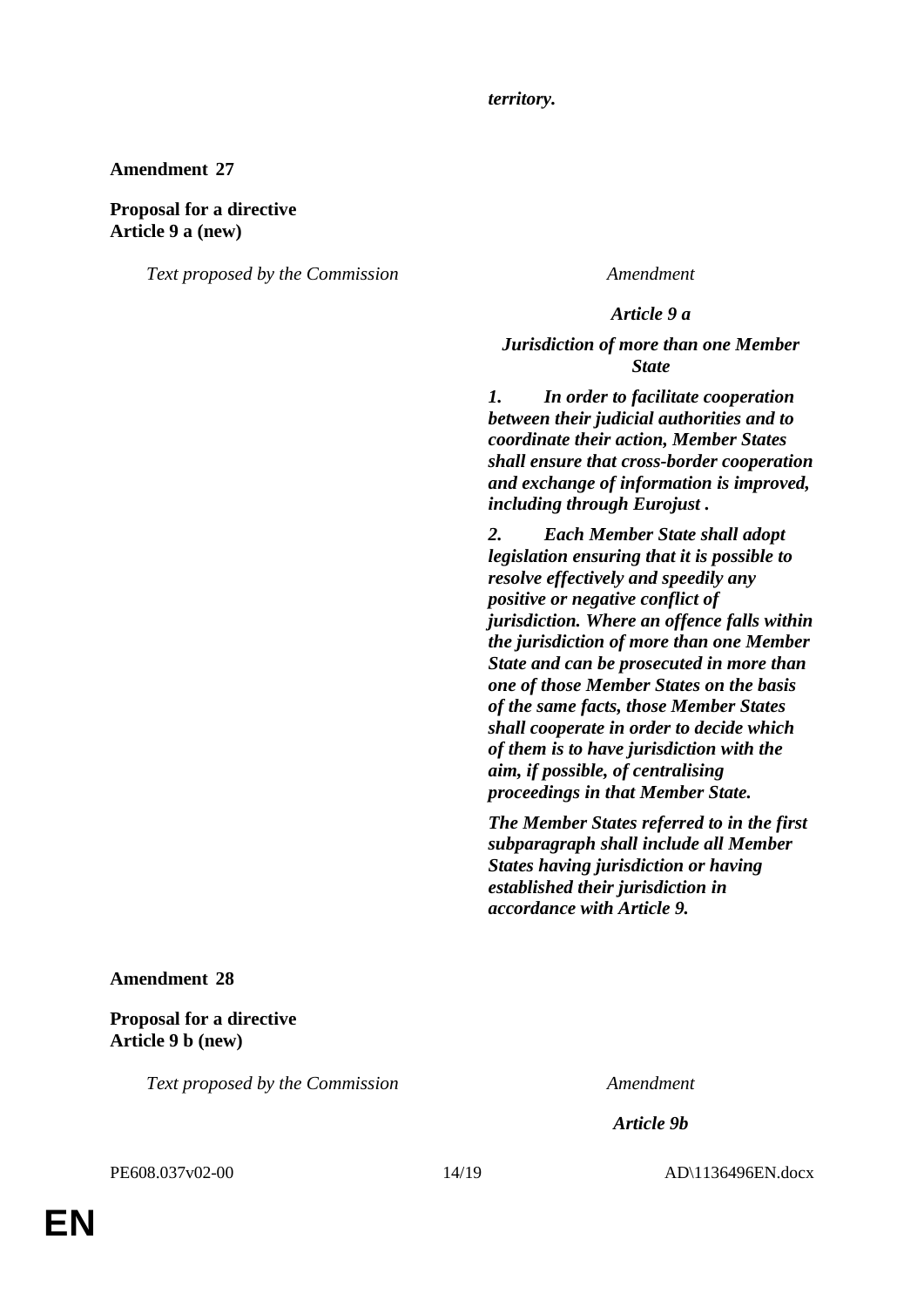### *Return of illegal funds and assets to the country of origin*

*Member States shall take all the necessary measures to return the funds and the assets which result from, or are the subject of, illegal activity to the third country of origin. Those funds and assets shall be returned to developing countries of origin provided that they are used to:*

*(a) improve the living conditions of the population of those countries, in particular the most vulnerable people on their territory,*

*(a) strengthen the rule of law in those countries with the aim of contributing to the fight against money laundering, the financing of terrorism and other criminal acts.*

### **Amendment 29**

### **Proposal for a directive Article 10 – paragraph 1**

### *Text proposed by the Commission Amendment*

Each Member State shall ensure that effective investigative tools, such as those used in countering organised crime or other serious crimes are available to persons, units or services responsible for investigating or prosecuting the offences referred to in Articles 3 and 4*.*

Each Member State shall ensure that effective investigative tools, such as those used in countering organised crime or other serious crimes are available to persons, units or services responsible for investigating or prosecuting the offences referred to in Articles 3 and 4*; these shall include adequate resources and staff and specific, targeted training.*

### **Amendment 30**

**Proposal for a directive Article 10 a (new)**

*Text proposed by the Commission Amendment*

*Article 10a*

AD\1136496EN.docx 15/19 PE608.037v02-00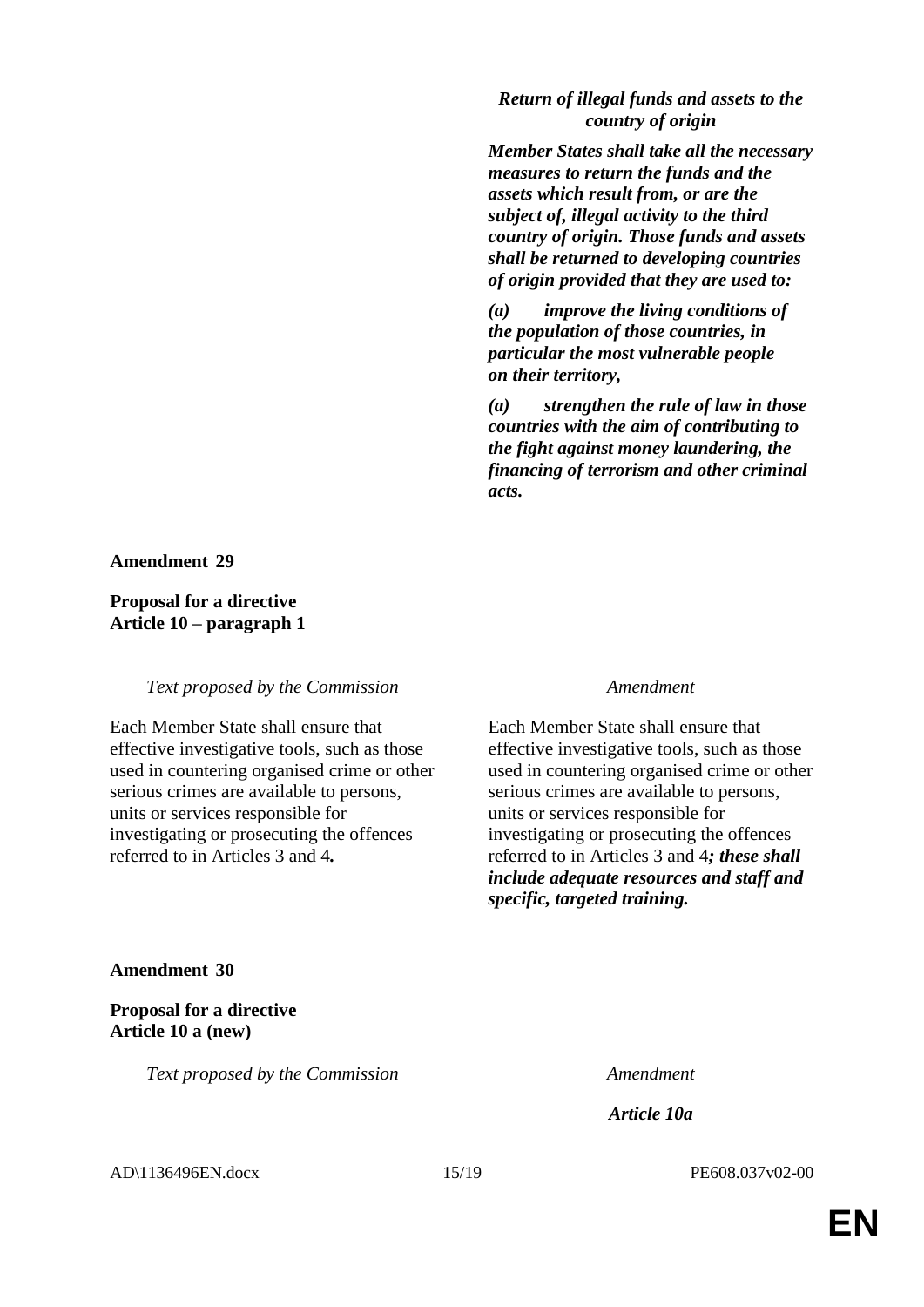*Cooperation between Member States and with the Union and third countries*

*1. Each Member State shall adopt effective measures to increase coordination and exchange of information and cross-border cooperation between Member States and with the Union in order to prevent regulatory arbitrage, to intensify dialogue and cooperation with third countries, including by developing effective communication, and to combat money laundering.*

*2. Member States shall step up cooperation with third countries, in particular to promote good practices that aim at strengthening their financial systems. Member States shall encourage reforms with a view to implementing effective measures and mechanisms to counter money laundering and to develop effective international cooperation regarding money laundering, in accordance with the principle of sincere cooperation.*

*3. The Commission shall consider ways of improving international cooperation and supporting developing countries by means of effective measures, in particular the establishment of technical assistance programmes, in order to enable developing countries to improve their administrative and legal systems with the aim of combating money laundering more effectively.*

**Amendment 31**

**Proposal for a directive Article 12 – paragraph 1**

*Text proposed by the Commission Amendment*

Member States shall bring into force the laws, regulations and administrative provisions necessary to comply with this

Member States shall bring into force the laws, regulations and administrative provisions necessary to comply with this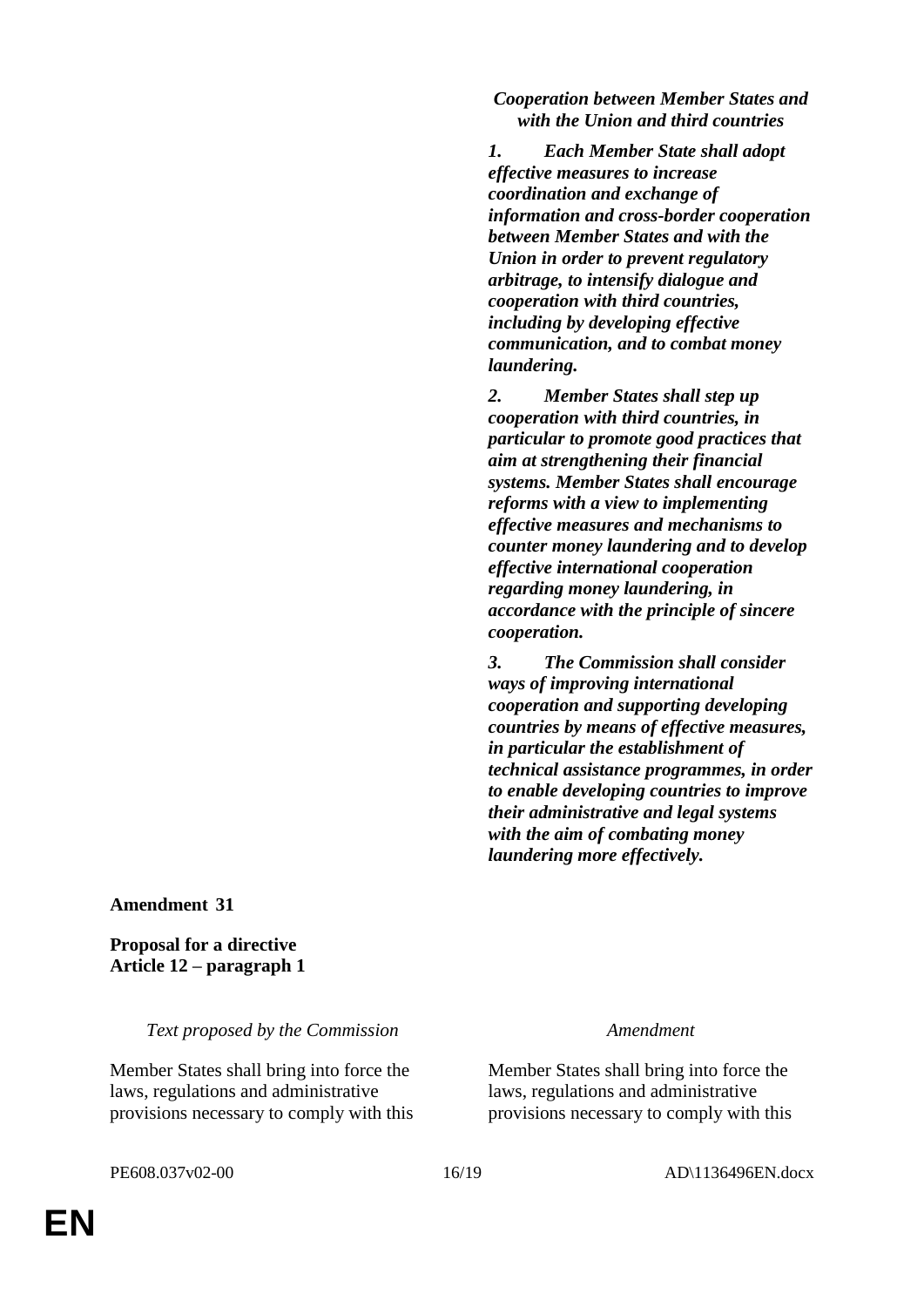Directive by [*24* months after adoption] at the latest. They shall immediately communicate the text of those provisions to the Commission.

**Amendment 32**

**Proposal for a directive Article 13 – paragraph 1**

### *Text proposed by the Commission Amendment*

The Commission shall, by [*24* months after the deadline for implementation of this Directive], submit a report to the European Parliament and to the Council, assessing the extent to which the Member States have taken the necessary measures to comply with this Directive.

Directive by [12 months after adoption] at the latest. They shall immediately communicate the text of those provisions to the Commission.

The Commission shall, by [*12* months after the deadline for implementation of this Directive], submit a report to the European Parliament and to the Council, assessing the extent to which the Member States have taken the necessary measures to comply with this Directive.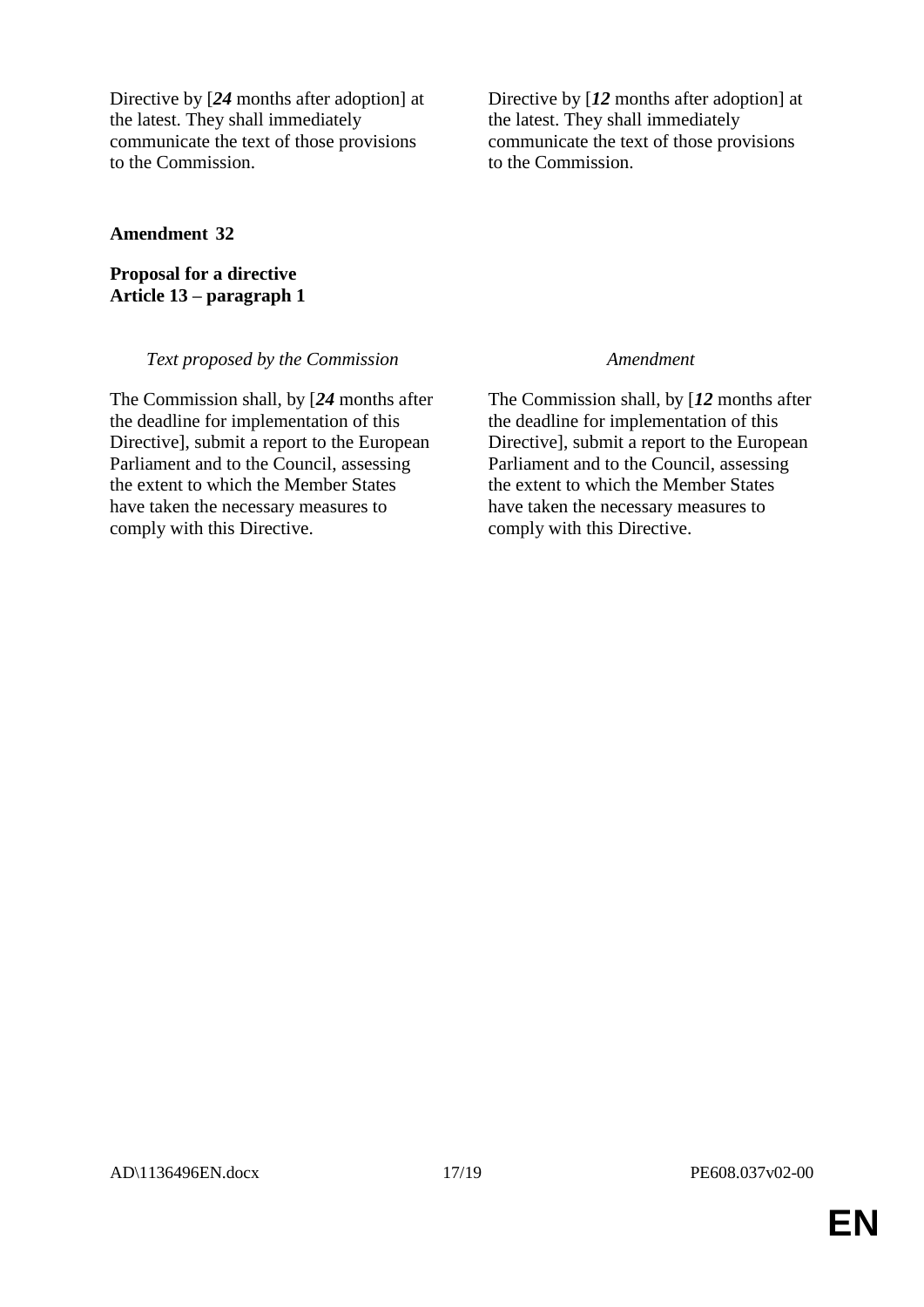| <b>Title</b>                                              | Countering money laundering by criminal law                                                                                                                                                                                                                                                                                                                                                    |
|-----------------------------------------------------------|------------------------------------------------------------------------------------------------------------------------------------------------------------------------------------------------------------------------------------------------------------------------------------------------------------------------------------------------------------------------------------------------|
| <b>References</b>                                         | $COM(2016)0826 - C8 - 0534/2016 - 2016/0414 (COD)$                                                                                                                                                                                                                                                                                                                                             |
| <b>Committee responsible</b><br>Date announced in plenary | <b>LIBE</b><br>13.2.2017                                                                                                                                                                                                                                                                                                                                                                       |
| <b>Opinion by</b><br>Date announced in plenary            | <b>DEVE</b><br>13.2.2017                                                                                                                                                                                                                                                                                                                                                                       |
| Rapporteur<br>Date appointed                              | Ignazio Corrao<br>8.6.2017                                                                                                                                                                                                                                                                                                                                                                     |
| <b>Discussed in committee</b>                             | 30.8.2017                                                                                                                                                                                                                                                                                                                                                                                      |
| Date adopted                                              | 9.10.2017                                                                                                                                                                                                                                                                                                                                                                                      |
| <b>Result of final vote</b>                               | 11<br>$+$ :<br>10<br>≕:<br>$\theta$ :<br>4                                                                                                                                                                                                                                                                                                                                                     |
| Members present for the final vote                        | Beatriz Becerra Basterrechea, Ignazio Corrao, Doru-Claudian<br>Frunzulică, Enrique Guerrero Salom, Maria Heubuch, György<br>Hölvényi, Teresa Jiménez-Becerril Barrio, Arne Lietz, Norbert Neuser,<br>Vincent Peillon, Maurice Ponga, Lola Sánchez Caldentey, Eleftherios<br>Synadinos, Eleni Theocharous, Paavo Väyrynen, Bogdan Brunon<br>Wenta, Anna Záborská, Joachim Zeller, Željana Zovko |
| Substitutes present for the final vote                    | Marina Albiol Guzmán, Thierry Cornillet, Brian Hayes, Cécile Kashetu<br>Kyenge, Florent Marcellesi, Patrizia Toia                                                                                                                                                                                                                                                                              |